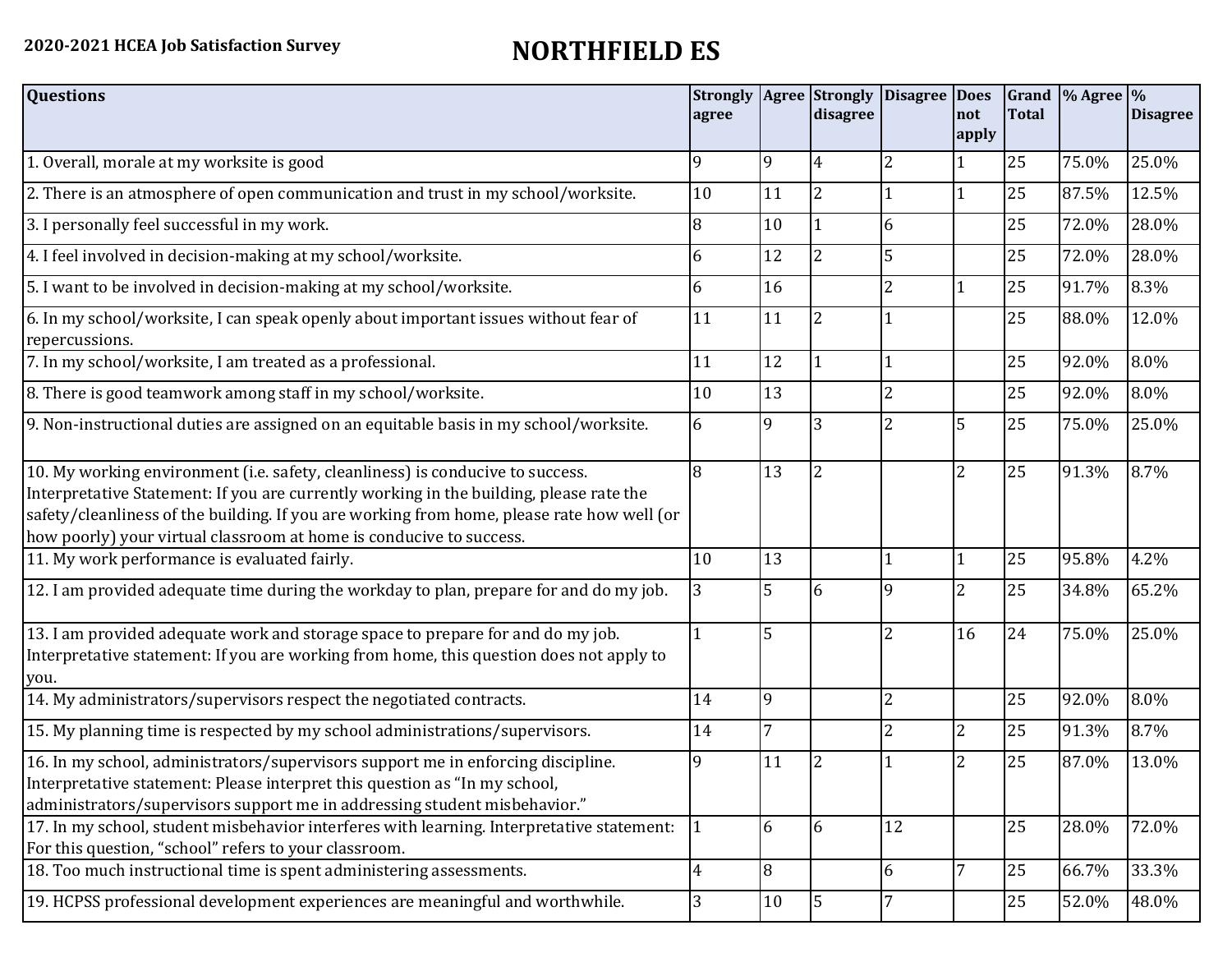## **2020-2021 HCEA Job Satisfaction Survey NORTHFIELD ES**

| 20. Increased workload has contributed to a decline in my morale.                                                                                          | q              | 9              | $\overline{2}$ | 3  | $\overline{2}$ | 25 | 78.3%   | 21.7%  |
|------------------------------------------------------------------------------------------------------------------------------------------------------------|----------------|----------------|----------------|----|----------------|----|---------|--------|
| 21. I am paid fairly.                                                                                                                                      | 2              | 6              | 8              | 9  |                | 25 | 32.0%   | 68.0%  |
| 22. I have confidence in the leadership exhibited by the HCPSS Superintendent.                                                                             | 3              | $\mathbf{Q}$   | 3              | 9  |                | 25 | 50.0%   | 50.0%  |
| 23. I have confidence in the leadership exhibited by the Howard County Board of<br>Education.                                                              | 2              | 9              | 6              |    |                | 25 | 45.8%   | 54.2%  |
| 24. I have confidence in the leadership exhibited by the Howard County Education<br>Association (HCEA).                                                    | 12             | 10             |                | 3  |                | 25 | 88.0%   | 12.0%  |
| 25. I feel that HCPSS offers me the possibility of advancing professionally in the field of<br>education.                                                  | $\overline{4}$ | 15             | 2              |    | 3              | 25 | 86.4%   | 13.6%  |
| 26. In my position, I receive appropriate and adequate support and training.                                                                               | 6              | 13             |                | 5  |                | 25 | 76.0%   | 24.0%  |
| 27. During this current school year, I have experienced harassing behavior from<br>colleagues.                                                             |                |                | 18             | 7  |                | 25 | $0.0\%$ | 100.0% |
| 28. During this current school year, I have experienced harassing behavior from<br>administrators/supervisors.                                             |                |                | 17             | 8  |                | 25 | 0.0%    | 100.0% |
| 29. During this current school year, I have experienced harassing behavior from parents.                                                                   | $\overline{2}$ | $\overline{2}$ | 10             | 10 |                | 25 | 16.7%   | 83.3%  |
| 30. At my school I spend most of my PIP time on non-instructional activities.                                                                              |                | 5              | 3              | 8  | 9              | 25 | 31.3%   | 68.8%  |
| 31. At my school our administrator includes time during PIP for teacher-initiated<br>collaboration.                                                        | $\overline{2}$ | 13             | $\overline{2}$ |    | 8              | 25 | 88.2%   | 11.8%  |
| 32. In my school, I spend too much time in meetings.                                                                                                       | 4              | 5              |                | 12 | 3              | 25 | 40.9%   | 59.1%  |
| 33. In my school, there is adequate support for special education students.                                                                                |                | 5              | 4              | 10 | 5              | 25 | 30.0%   | 70.0%  |
| 34. My administrator/supervisor provides people working from home with flexibility in<br>their workday.                                                    | 14             | 10             |                |    |                | 25 | 96.0%   | 4.0%   |
| 35. My administrator/supervisor has reasonable expectations of workload for staff while<br>in virtual learning.                                            | 13             | 8              |                | 3  |                | 25 | 84.0%   | 16.0%  |
| 36. Students have adequate technology and tools (hardware/software/connectivity) to<br>participate in virtual learning.                                    | 8              | 16             |                |    |                | 25 | 96.0%   | 4.0%   |
| 37. Staff have adequate technology hardware (e.g. computers, document cameras, other<br>technology hardware) to meet the requirements of virtual learning. | 6              | 10             | 2              |    |                | 25 | 64.0%   | 36.0%  |
| 38. HCPSS has provided the software I need to do my job and collaborate with colleagues.                                                                   | 4              | 14             |                | 6  |                | 25 | 72.0%   | 28.0%  |
| 39. The software and online services provided by HCPSS to do my job are difficult and/or<br>time-consuming to use.                                         | $ 3\rangle$    | 14             | 2              | 5  |                | 25 | 70.8%   | 29.2%  |
| 40. In my class, I feel that students are engaged in virtual learning                                                                                      | 5              | 16             |                | 3  |                | 25 | 87.5%   | 12.5%  |